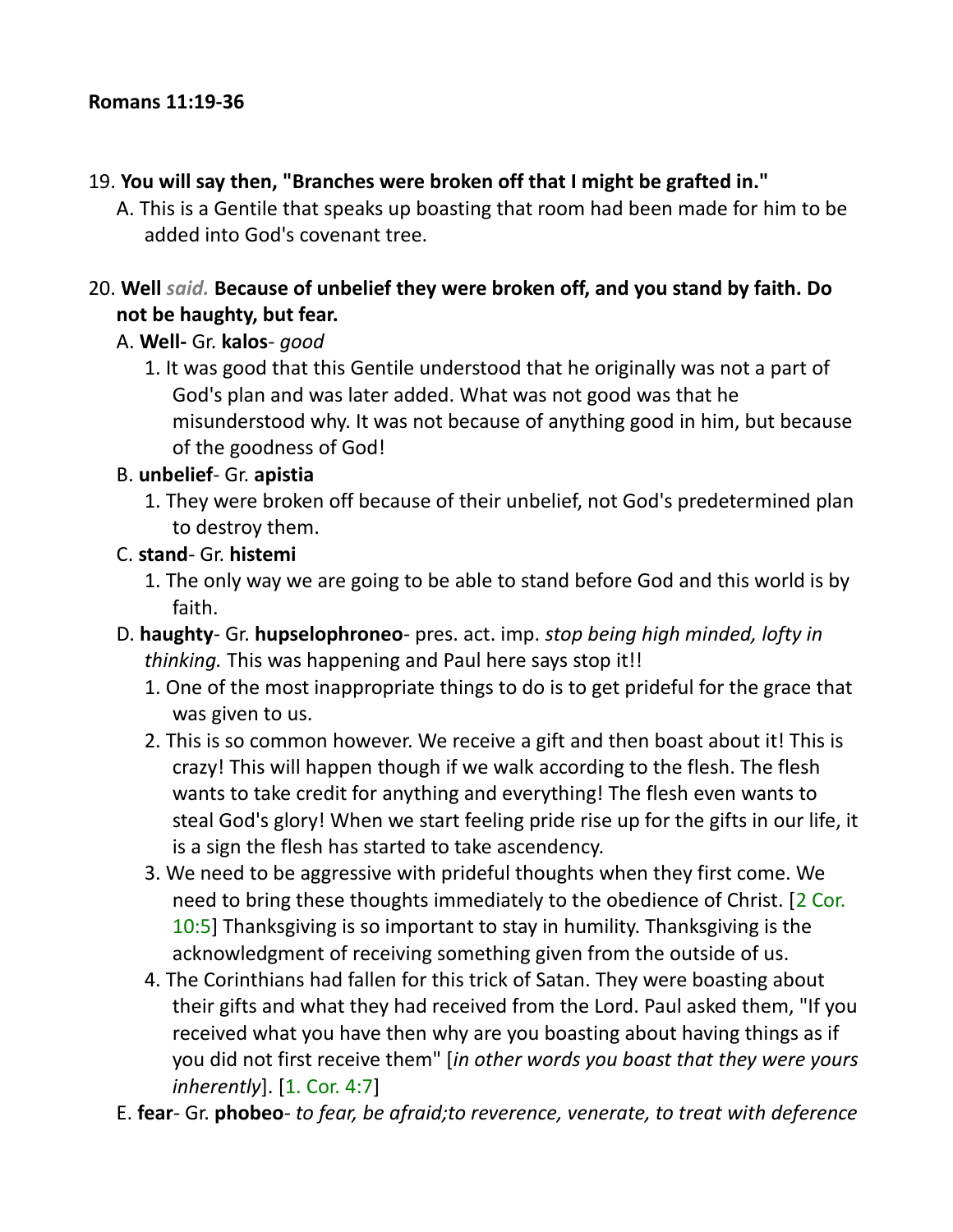#### *or reverential obedience and worship*

- 1. We get the English word phobia from this word. This Greek word can mean fear as in terror. It also can mean *to reverence,venerate, or even worship*.
- 2. [Matt. 4:10] Jesus answered Satan's request for worship with a quote from the OT. He said that he was to **worship** the Lord God and only Him serve. This is a quote for [Deut. 6:13] which says you shall **fear** the Lord your God and shall serve Him. Jesus equated worship of God to fearing Him.
- 3. [Eph. 5:33] The wife is told to reverence [Gr. **phobeo**] her husband.
- 4. We are not to have a terror of God but a wholesome reverence and worship of God alone.

### 21. **For if God did not spare the natural branches, He may not spare you either.**

A. **spare**- Gr. **pheidomai-** to *abstain or (objectively)* to *treat leniently*

- B. **natural branches** unbelieving Israel
- C. **He may not spare you either**
	- 1. This is a dire warning to those who stray away from trust in God's grace through faith is Jesus. If we start trusting ourselves for our standing with God we are on very shaky ground. The most dire warnings in the epistles are given to those who were leaving faith in Christ to trust in their own works or merits. [Gal. 5:2-4, Heb. 6:4-6, Heb. 10:26-31]
- 22. **Therefore consider the goodness and severity of God: on those who fell, severity; but toward you, goodness, if you continue in** *His* **goodness. Otherwise you also will be cut off.**

# A. **Therefore consider the goodness and severity of God**

- 1. **consider** Gr. **eido** *to know by perception or seeing*
	- a. God's dealings with Israel and the Gentiles were to be visuals of both God's goodness given by grace and received by faith and also God's severity towards self righteousness and unbelief.
	- b. We can know and see God's goodness today by continuing to trust God's grace through the finished work of Christ.
- 2. **goodness** Gr. **chrestotes** *moral goodness, integrity; benignity, kindness*
	- a. By trusting and receiving God's grace we experience God's moral goodness, integrity, and kindness. Grace teaches us to deny ungodliness and to live soberly and righteously in this present world. [Titus 2:12]
- 3. **severity** Gr. **apotomia** *to cut off*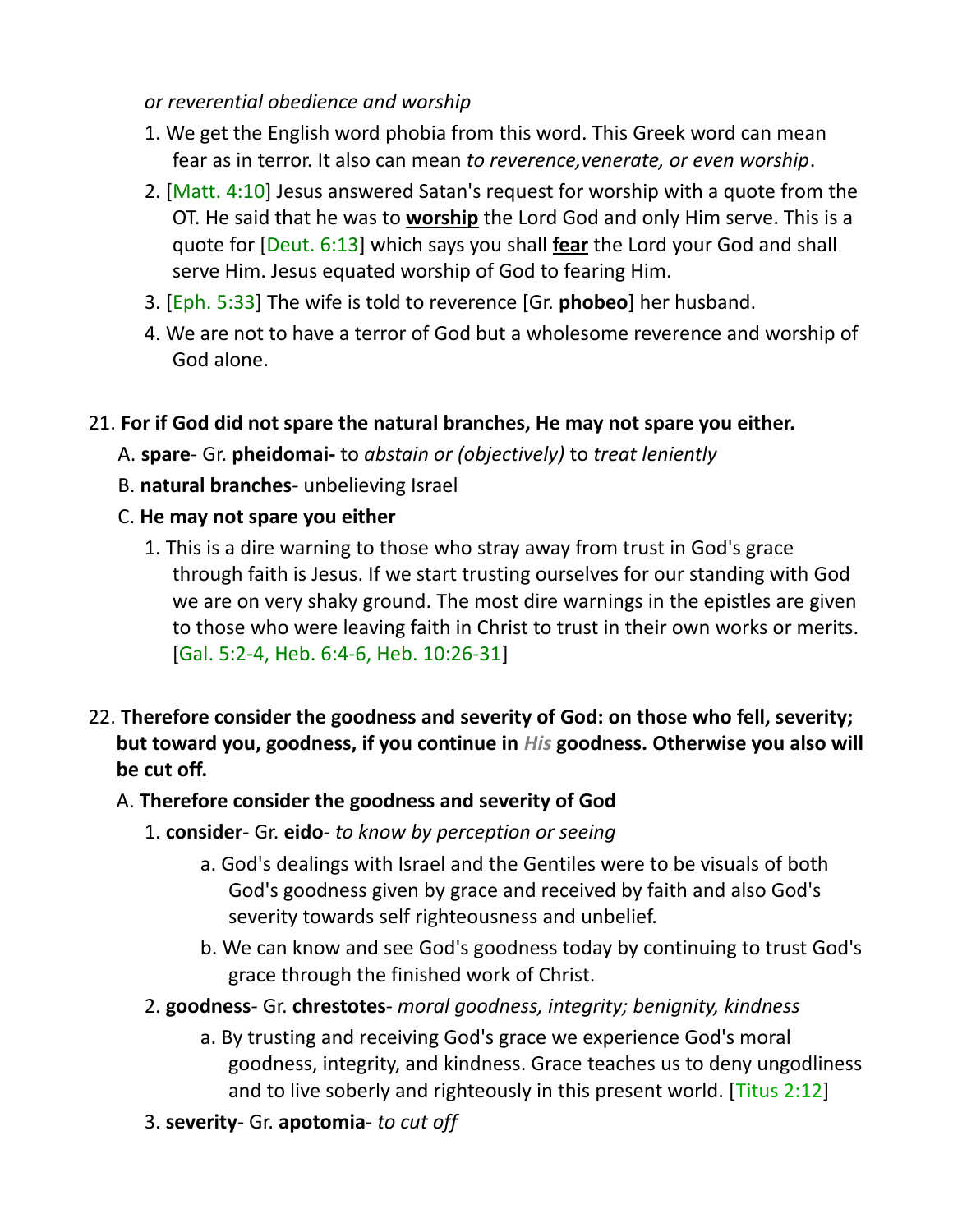- a. Self righteousness and pride cuts us off from God's grace, moral goodness, integrity, and kindness.
- b. Religious people preach holiness real hard but inwardly they feel cut off from God and that they are not doing enough. This feeling is correct. God demands perfection and each human heart knows they have not measured up. We can be free from this bondage by putting our faith in the perfect obedience of Jesus on our behalf! This finished work is both perfect and eternal. Our heart as a place of eternal rest in the finished work of Jesus Christ! Our faith in Christ gives us an eternal hope of experiencing the eternal goodness of God.

#### B. **on those who fell, severity**

1. These are the unbelieving Jews

# C. **but toward you, goodness**

1. These are believing Gentiles

# D. **If you continue in His goodness**

- 1. That is if they continue in faith in His grace through Christ and not turn to trust in their own imperfect works and self righteousness. Paul's most strong warnings were to those who were doing this. [Galatians and Hebrews]
- 2. Although this section of scripture is not really talking about individual salvation but God's dealing with Israel and the Gentiles, it is possible to turn totally from grace through Christ and be lost. It is possible to renounce your faith in Christ. This is rare and is caused by a severely hardened heart. Sin and legalism [unbelief] will produce a hardened heart.
- 3. [Colossians 2:6]- As you have received Christ Jesus the Lord, so continue to walk in Him.

# E. **Otherwise you will be cut off**

1. This section of scripture is not really speaking of individual salvation. The subject is Israel and the Gentiles. Israel was cut off because of their unbelief in the Messiah and the Gentiles were accepted because of their faith. If the Gentiles harden their heart and turn from Christ, then God will cut the Gentiles off.

# 23. **And they also, if they do not continue in unbelief, will be grafted in, for God is able to graft them in again.**

# A. **And they also**

- 1. Israel
- B. **if they do not continue in unbelief**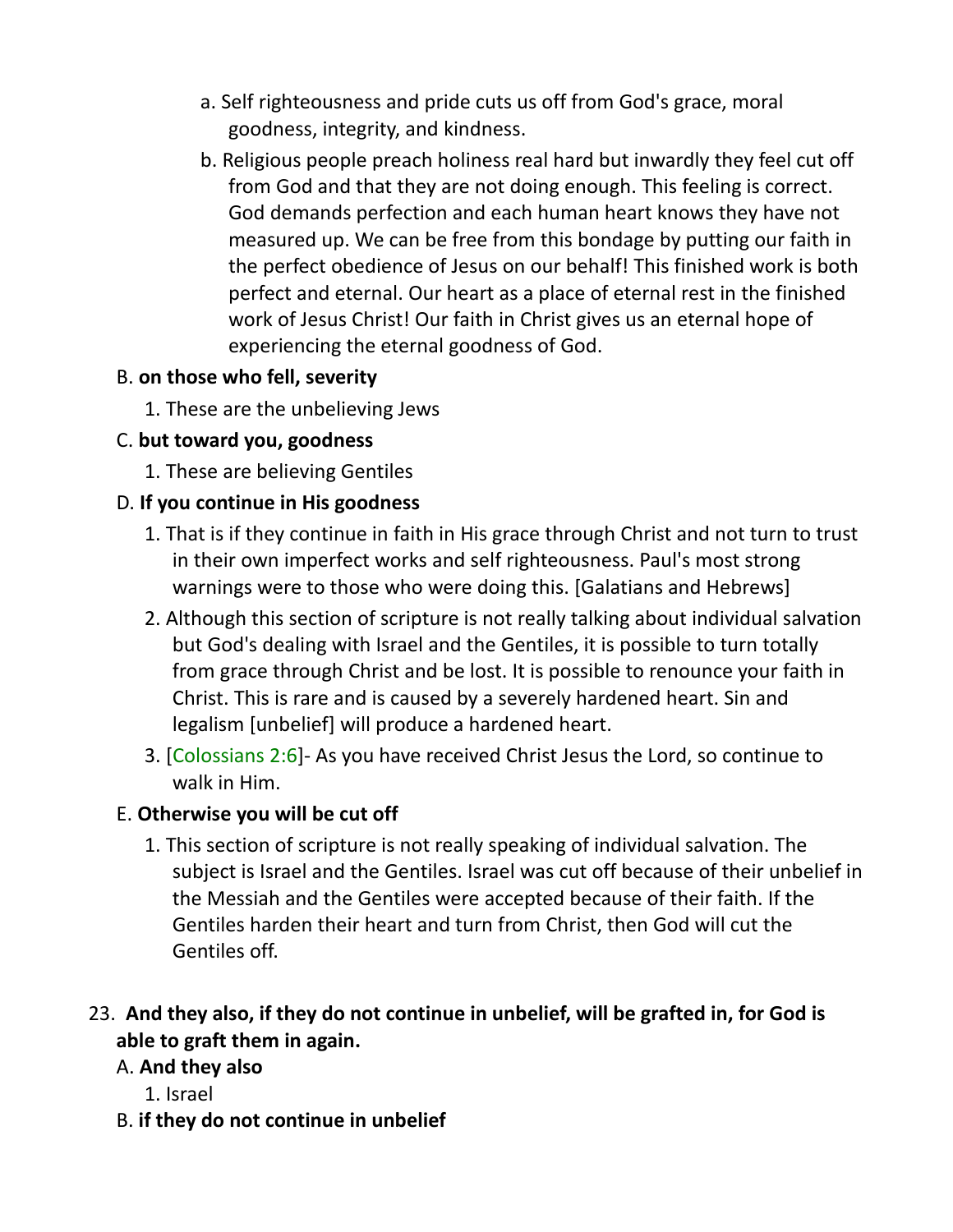- 1. This sentence would be foolish and unnecessary if God was the cause of their unbelief.
- 2. This sentence means that people can choose to believe or not believe. God is not the determinate of this.
- C. **will be grafted in, for God is able to graft them in again.**
	- 1. **for God is able**
		- a. God is able to make all grace abound to those who choose to believe! [2 Cor. 9:8]
- 24. **For if you were cut out of the olive tree which is wild by nature, and were grafted contrary to nature into a cultivated olive tree, how much more will these, who** *are* **natural** *branches,* **be grafted into their own olive tree?**

A. **For if you were cut out of the olive tree which is wild by nature**

- 1. The Gentiles
- B. **and were grafted contrary to nature into a cultivated olive tree**
	- 1. **contrary to nature** Gr. **para phusis** *beside [against] nature*
		- a. Grafting in nature is to take a good tree and graft into a bad tree. Here we see a bad tree grafted into a good one. This is against nature. God is able to do anything!
	- 2. **cultivated olive tree** Gr. **kallielaios-** *the garden olive as opposed to the wild olive*
- C. **how much more will these, who are natural branches, be grafted into their own olive tree?**
	- 1. Israel will be grafted back into the New Covenant when they turn to Christ and believe during the Tribulation period.
- 25. **For I do not desire, brethren, that you should be ignorant of this mystery, lest you should be wise in your own opinion, that blindness in part has happened to Israel until the fullness of the Gentiles has come in.** 
	- A. **For I do not desire, brethren, that you should be ignorant of this mystery**
		- 1. **I do not desire that your are ignorant** Every time Paul uses this phrase in his writings the people who he is writing to are ignorant of the very thing he does not want them ignorant of! These things are also what people usually are ignorant about today! ie. baptisms  $[1 \text{ Cor. } 10:1]$  spiritual gifts  $[1 \text{ Cor. } 12:1]$  the dead and our resurrection (eschatology) [1 Thess. 4:13]
		- 2**. mystery** Gr. **musterion** *what has been hidden but now is revealed*
			- a. The church and the age of grace was a mystery in the Old Testament. It was not clearly prophesied. For the mystery of the church to take place there must also be another mystery which is the blindness of Israel until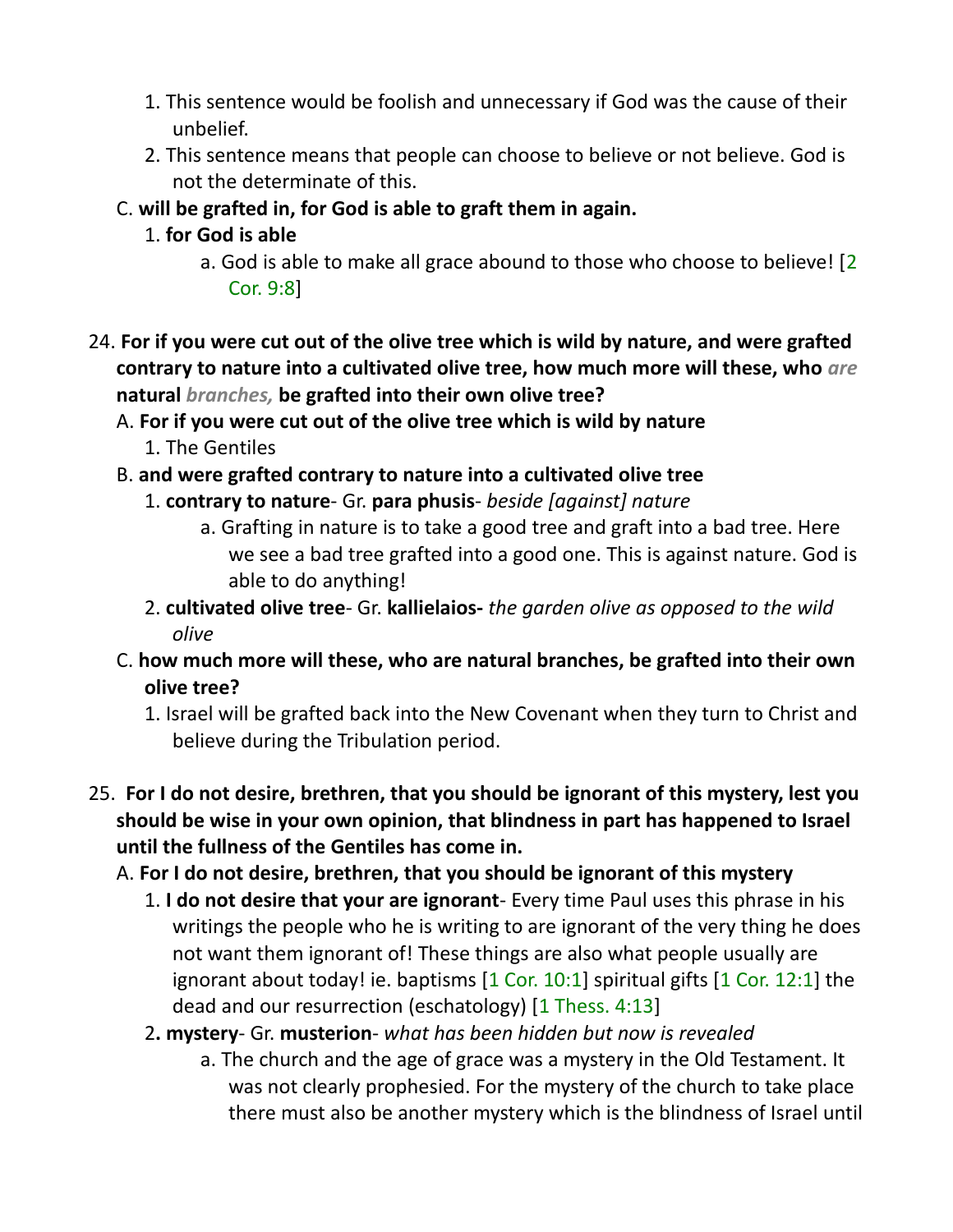the fulness of the Gentiles has come in.

b. This blindness was a result of Israel's rejection of their Messiah, not something God made happen to them irrespective of their will.

### B. **lest you be wise in your own opinion**

- 1. **wise in your own opinion** Gr. **phronismos heautou** *intelligent and prudent in yourselves*
	- a. We are never intelligent and prudent inherently.
	- b. Again the flesh like to take credit for things it had nothing to do with!
	- c. The flesh wants to boast in how intelligent and prudent it was in believing upon Christ when others are blinded to who He is and what He has done. We do not come to understand Christ and salvation by natural intelligence. We understand by way of revelation which is of the grace of God.

# C. **that blindness in part has happened to Israel**

- 1. blindness **in part** Gr. **porosis apo meros** *hardened from a measure, partially hardened*
	- a. **in part** This means that there are some Jews that are repenting from their dead works and receiving revelation of Christ and believing upon Him.

# D. **until the fullness of the Gentiles have come in**

- 1. **fullness** Gr. **pleroma**
- 2. **have come in** Gr. **eiserchomai** *eis- into; erchomai- to come*
- 3. The hardness of Israel's heart will continue until all of the Gentile church is saved. Jesus called this "the times of the Gentiles." [Luke 21:24] This term "times of the Gentiles" is not just positive in that the Gentiles are being saved, but also the time period where Gentiles are ruling or afflicting the nation of Israel.

# 26. **And so all Israel will be saved, as it is written: "THE DELIVERER WILL COME OUT OF ZION, AND HE WILL TURN AWAY UNGODLINESS FROM JACOB;**

# A. **And so all Israel will be saved**

- 1. As we have seen that not all Israel is Israel. Only believing Jews are counted as the true Israel. Believing Gentiles have also been grafted into true Israel.
- 2. The word saved here means to be delivered from Messianic Judgment.
- B. **as it is written: "The Deliverer will come out of Zion,** 
	- 1. **as it is written** [Isaiah 59:20]
	- 2**. The Deliverer** Gr. **ho rhuomai** *The One delivering*
	- 3. **Zion** Gr. **Sion** *a hill of Jerusalem*
		- a. A title for Jerusalem- [2 Sam. 5:7, 1 Kings 8:1]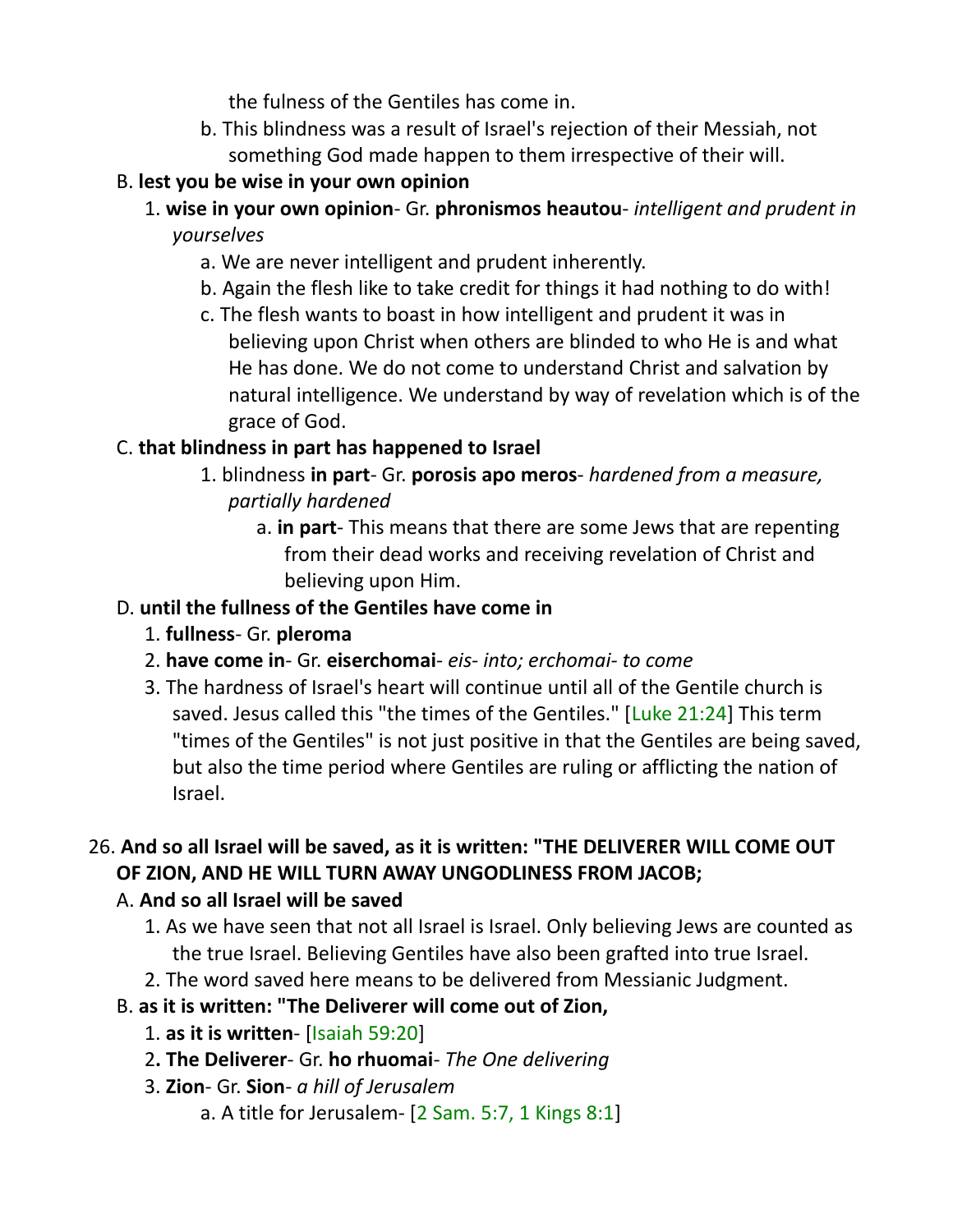- b. metaphorically used for the city of God in heaven, the Heavenly Jerusalem- [Heb. 12:12]
- c. Also metaphorically this term is used for the church.
- d. In Isaiah it says the Deliverer will **come to** Zion but here it says He will come **out of** Zion. Both are true. Jesus is coming to deliver natural Jerusalem, but He will be coming out of the Heavenly Jerusalem to do it.

### C. **and He will turn away ungodliness from Jacob;**

- 1. **turn away** Gr. **apostrepho** *to remove anything from anyone*
- 2. **ungodliness** Gr. **asebia** *want of reverence towards God, impiety, ungodliness*
- 3. **Jacob** This was the natural name given to Isaac and Rebecca's son. This man was conniving, tricky, and selfish. The name Jacob means supplanter. This is a type of the unbeliever who lives by their flesh. Later after wrestling with The Angel of the Lord, his name was changed to Israel- *the prince that prevails with God.* This is a type of a believer who trusts God*.*
	- a. Here we see that Jesus will come and turn away ungodliness from Jacobthe unbelieving Jews who trust in themselves. They have been wrestling with God but will cease and trust their Messiah!

# 27. **FOR THIS IS MY COVENANT WITH THEM, WHEN I TAKE AWAY THEIR SINS."**  A. **For this is my covenant with them**

- 1. God had the New Covenant ready for Israel when He came, but they in large part rejected their Messiah. He then took this New Covenant and offered it to the Gentiles.
	- a. The New Covenant was promised to Israel in the OT- [Jer. 31:31]
	- b. The church has believed upon Christ and are in this New Covenant- [Heb. 8:8-12, 10:17-18]
- 2. God does not have one covenant for the Gentiles and another for the Jews. There is only one New Covenant for both. Salvation through faith in Jesus' finished work is offered first to the Jews and then to the Gentiles. [Rom. 1:16] A Jew has to get saved the exact same way a Gentile does- by faith in Jesus Christ.

# B. **when I take away their sins**

- 1. It is a glorious fact that in the New Covenant all our sins are dealt with forever! Believers have experienced this now, but when Israel believes in the Tribulation they will enjoy the New Covenant as well! This is what the NT says about our sins:
	- a. We have remission of sins- [Acts 2:38]
	- b. Our sins are blotted out- [Acts 3:19]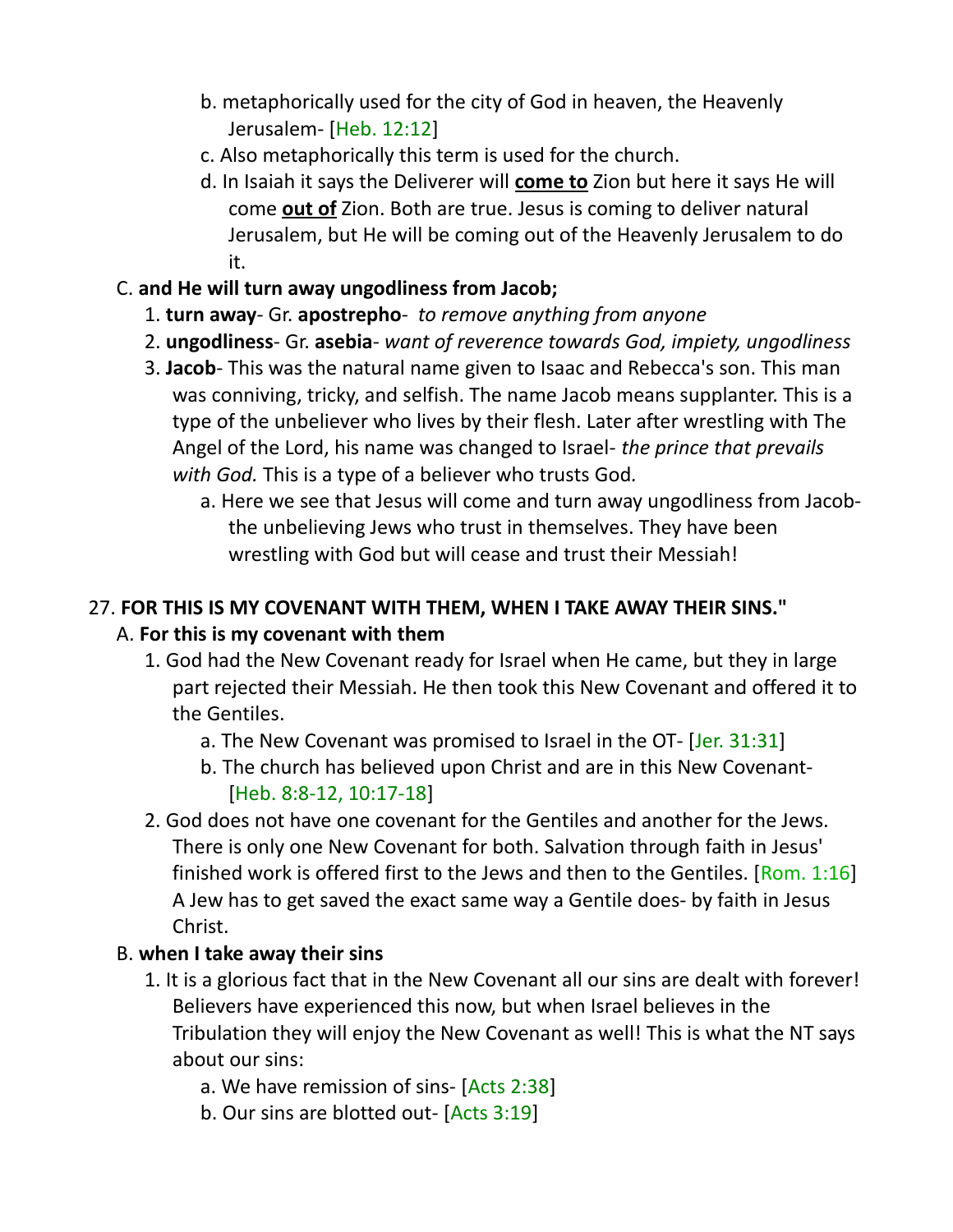- c. We have forgiveness of sins- [Acts 5:31]
- d. Our sins are washed away- [Acts 22:16]
- e. Our sins are covered (as in paid for)- [Romans 4:7]
- f. The sins of the body have been put off-  $[Col. 2:11]$
- g. Our sins have been purged- [Heb. 1:3]
- h. Our sins has been propitiated- [Heb. 2:17]
- i. Our sins are remembered NO MORE- [Heb. 8:12]
- j. Our old sins have been cleansed from our old sins- [2 Pet. 1:9]
- k. Our sins are taken away- [1 John 3:5]
- 28. **Concerning the gospel they are enemies for your sake, but concerning the election they are beloved for the sake of the fathers.** 
	- A. **Concerning the gospel they are enemies for your sake**
		- 1. **enemies** -Gr. **ecthros** *hostile, hating, and opposing another*
		- 2. **for your sake** Gr. **dia humas** *because of you*
			- a. The Jews persecuted Jesus and His followers.

# B. **but concerning the election they are beloved for the sake of the fathers**

- 1. **the election** God chose Israel to be His
- 2. **for the sake of the fathers** Abraham, Isaac, and Jacob
	- a. God has not forgotten His promises to Abraham, Isaac, and Jacob about their descendents. However, God is not going to go against His prescribed conditions for salvation which is faith in Jesus Christ.
	- b. God can get His plan accomplished and still not violate human will. This displays God's wisdom and power!

# 29. **For the gifts and the calling of God are irrevocable.**

- A. **the gifts** Gr. **charisma** *a favor with which one receives without any merit of his own; the gift of divine grace; grace or gifts denoting extraordinary powers, distinguishing certain Christians and enabling them to serve the church of Christ*
- B. **the calling** Gr. **klesis**
	- 1. Not only are God's gifts by grace but so also is His calling! [Gal. 1:15]
- C. **irrevocable** Gr. **ametamelatos** *not changing or repenting of later*
	- 1. This word means to make a decision or decree and then later change it.
- D. God always gives us gifts that are requisite for our calling. Once God gives gifts of grace and a calling of grace, He will not change His mind and take them back. Both are of grace and not what we deserve. Neither can we demerit them!
- E. In context the verse is talking about that the gifts and calling of the nation of Israel will not be removed. It is interesting to note that a large majority of the most wealthy people in the world are Jews. However, it is usually non-religious Jews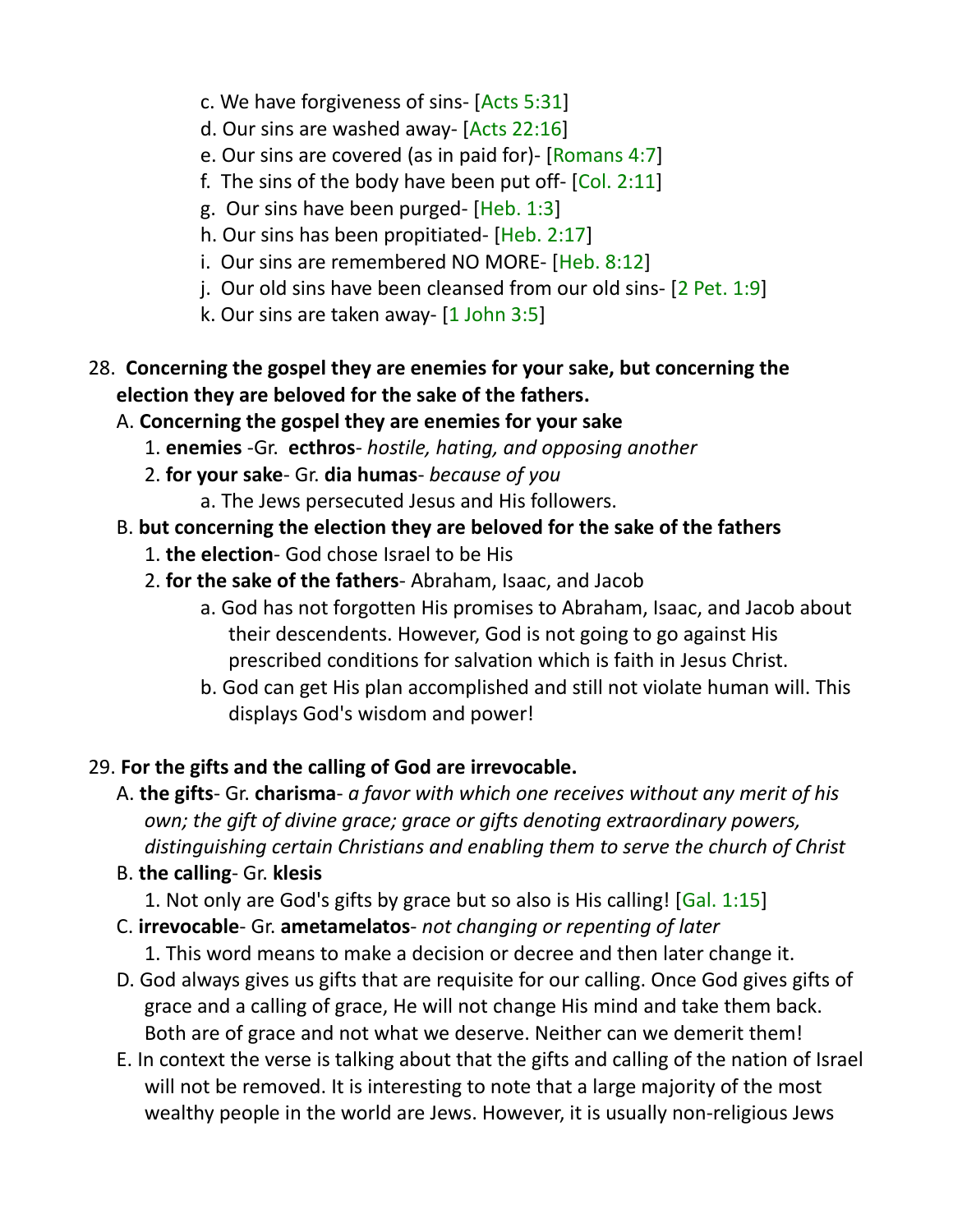that prosper and not the religious ones. This is because the blessing of Abraham is a covenant of grace and not works. The Jews that have returned to the observance of the Law are the ones that are poor in Israel! The blessing of Abraham does not work under the observance of the Law. It is undeserved.

- F. The gifts and calling of God on your life friend is irrevocable! God has not changed His mind about them. I don't care how bad you have blown it in life! They were given to you by grace! You did not merit them and you cannot demerit them! Don't let the enemy rob you of the gifts and calling that belongs to you. You are needed in this world! Your gifts and calling are needed in this world! Jesus has need of you!
- 30. **For as you were once disobedient to God, yet have now obtained mercy through their disobedience,** 
	- A. **once disobedient** Gr. **apeitheo** *to be unpersuaded; to not believe.*
		- 1. disobedience is synonymous to unbelief in the NT.
	- B. **obtained mercy** Gr. **eleeo-** to receive compassion
		- 1. We receive compassion from the Lord by faith.
	- C. **disobedience** Gr. **apeitheo** *to be unpersuaded, to not believe*
		- 1. It was the fact that Israel was unpersuaded by Christ that He was the Messiah and thus rejecting Him, that God turned to the Gentiles to offer them the New Covenant.
- 31. **even so these also have now been disobedient, that through the mercy shown you they also may obtain mercy.**
	- A. God chose Israel to show mercy and His salvation to the Gentiles. It was the Messiah's call to be a light to the Gentiles. [Is. 42:6, Is. 49:6, Is. 60:3, Luke 2:32] God intended that Israel with their Messiah take that mercy and salvation to the ends of the earth. However, Israel became legalistic and unbelieving. This led Israel to hate everyone that were not like them. They even ended up rejecting their own Messiah and salvation. Dead religion always leads to hate and unbelief. Because of this, God Himself turned to the Gentiles to save them with the gospel. Now that the Gentiles have received His love, mercy, and salvation, they should then take the gospel back to Israel. Even though Israel are enemies against the church, the church should reach the gospel out to them in love.
	- B. Israel will continue in their blindness until the fulness of the Gentiles come in. During the Tribulation a large part of Israel will turn and believe upon their Messiah. They will look upon Him whom they pierced. [Zech. 12:10]

#### 32. **For God has committed them all to disobedience, that He might have mercy on all.**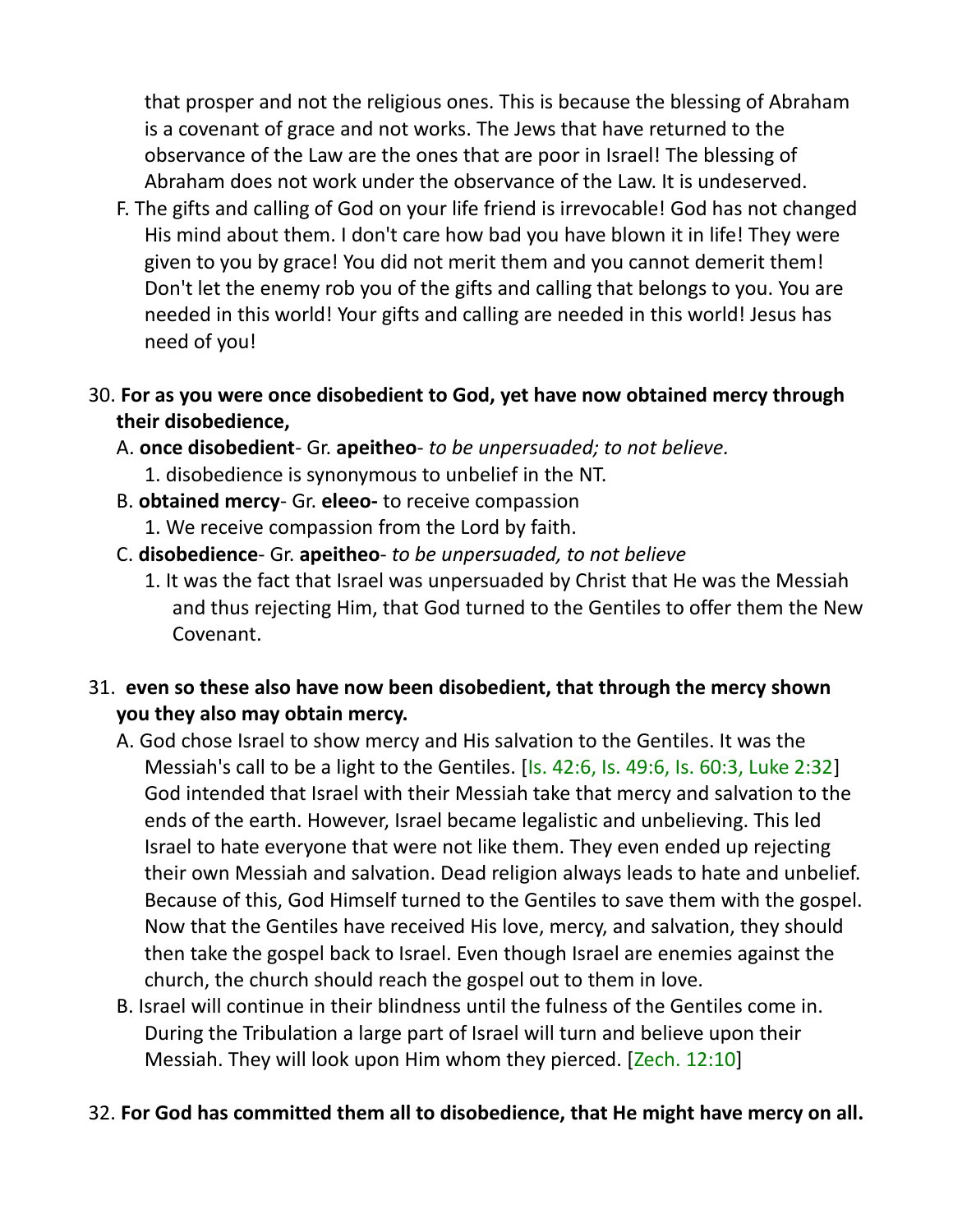## A. **For God has committed them all to disobedience**

# 1. **committed**- Gr. **sugkleio**- *to shut up together in prison*

- a. God gave the Law to Israel as a test case for all humanity. Just like a scientist takes out a sample of water from a well and tests it and then makes a judgment on the whole well whether to condemn it or approve it, so God did with Israel and the world. Israel was found to be sinners. The test case for humanity [Israel] was condemned so the whole world was found sinners and guilty as well.  $[Rom. 3:19]$  God shut up all men in the prison of guilt.
- b. By giving the Law to Israel the whole world saw that works cannot save. This only left the option of believing in order to be saved. God condemned all men's works and placed them in the prison of guilt that all might look to God's grace by faith. [Gal. 3:22- *But the Scripture has confined all under sin, that the promise by faith in Jesus Christ might be given to those who believe*.]

# B. **that He might have mercy on all**

- 1. This does not teach universalism! Again the subject of these last three chapters is Israel and the Gentiles. God shut up Israel and the Gentiles in the prison of guilt and condemnation so that he might offer salvation freely by grace to be received by faith. Notice Galatians 3:22 above- all were confined under sin, that the promise BY FAITH in Jesus Christ might be given to **THOSE WHO BELIEVE.**
- 2. Again these chapters have been misused by the Sovereignty of God camp to say that God chose people to save and others to send to hell. NO! God chose Israel as a test case of humanity to show that all of humanity is corrupt and worthy of condemnation. He did this so that He could offer to the world the gift of His love through Jesus Christ to all those who believe. Man's works were condemned by the Law, so this left the only other option which was to be saved by faith in Christ.
- 33. **Oh, the depth of the riches both of the wisdom and knowledge of God! How unsearchable are His judgments and His ways past finding out!** 
	- A. **Oh, the depth of the riches both of the wisdom and knowledge of God!**
		- 1. **depth** Gr. **bathos-** *profundity, that is, (by implication) extent; (figuratively) mystery*
		- 2. **riches** Gr. **ploutos-** *wealth*
		- 3. **wisdom sophia-** *wisdom, broad and full of intelligence; used of the knowledge of very diverse matters*
		- 4. **knowledge** Gr. **gnosis-** *knowledge signifies in general intelligence,*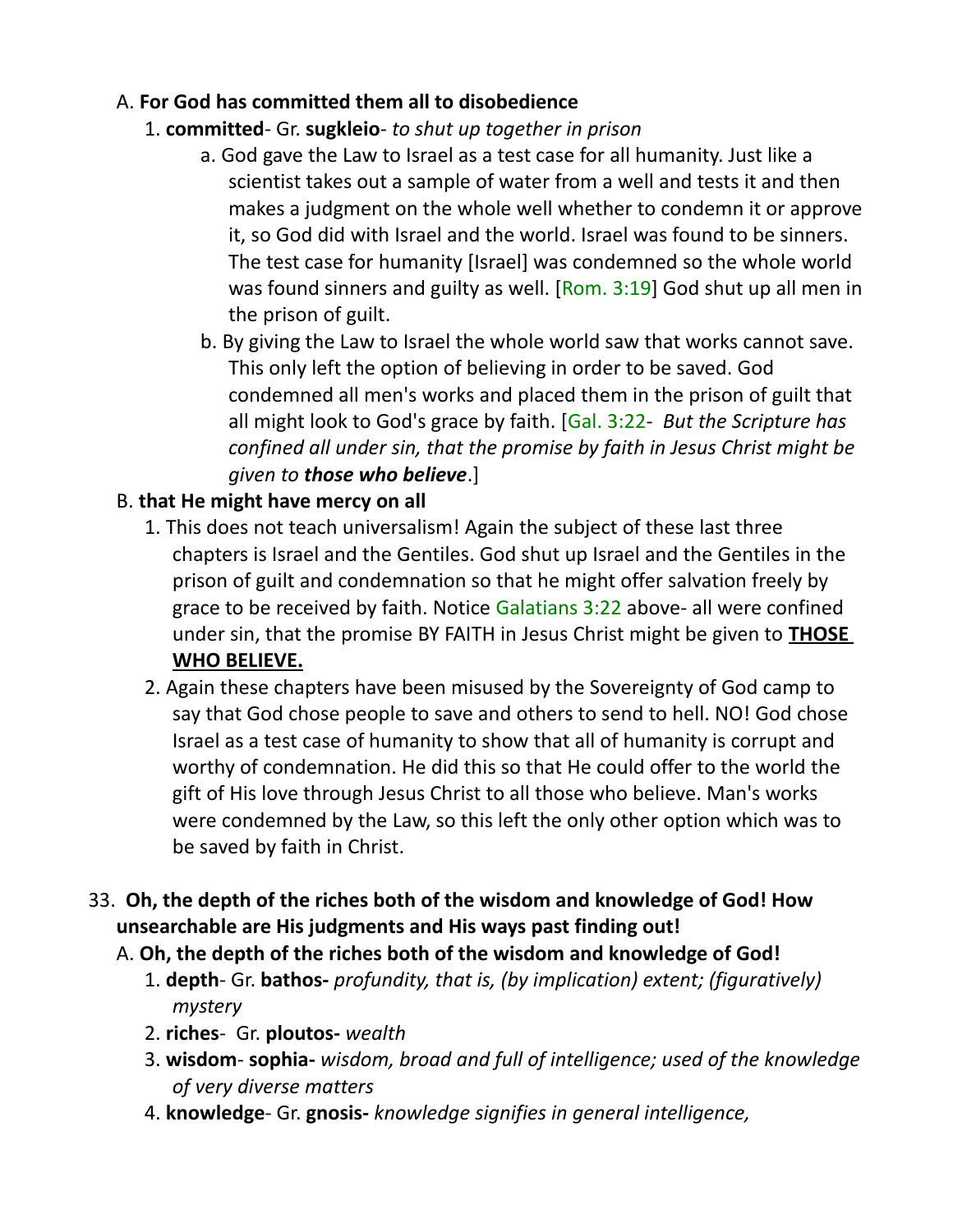*understanding*

- a. God wants those who have been saved by grace through faith to understand the depth of God's riches of wisdom and knowledge!
- b. The Holy Spirit was sent into our hearts that we might understand the **deep** things of God! [1 Cor. 2:10]
- c. Paul prayed prayers that we would understand the **depth** of God's love and to have a spirit of **wisdom and revelation knowledge** of God so that we could know the **riches** of God that are in the saints! [Eph. 3:18- 20, Eph. 1:17-19]
- B. **How unsearchable are His judgments and His ways past finding out!**
	- 1. **unsearchable** Gr. **anexereunetos-** *not searched out*
	- 2. **judgments** Gr. **krima** *decisions*
		- a. No human mind can search out God's judgments. These must be received by revelation knowledge given by the Holy Spirit. [1 Cor. 2:9- 10]
	- 3. **ways** Gr. **hodos** *paths*
	- 4. **past finding out** Gr. **anexichniastos** *not able to track, untraceable*.

a. No human mind can track God's path. There are some good Indian trackers, but no man unaided by the Holy Spirit can track God's steps. We must accept God's ways by faith. We can know and walk in God's ways by revelation of the Word and of the Holy Spirit.

# 34. **"FOR WHO HAS KNOWN THE MIND OF THE LORD? OR WHO HAS BECOME HIS COUNSELOR?"**

#### A. **For who has known the mind of the Lord?**

1. No person has known the mind of the Lord. However, when we get saved the mind of the Lord is given to us. We now have the mind of the Lord!  $[1 \text{ Cor. } 2:16]$ The Holy Spirit and the Word of God convey to us the mind of the Lord.

- 2. [1 Cor. 2:16]- For "WHO HAS KNOWN THE MIND OF THE LORD THAT HE MAY INSTRUCT HIM?" But we have the mind of Christ.
	- a. Now that we have the mind of Christ the Lord may instruct us through His Word and His Spirit!

#### B. **or who has become His counselor?**

1. **counselor**- Gr. **sumboulos**- *one who gives advice*

#### 35. **"OR WHO HAS FIRST GIVEN TO HIM AND IT SHALL BE REPAID TO HIM?"**

A. This verse brings out the doctrine of grace. God always gives first and man then